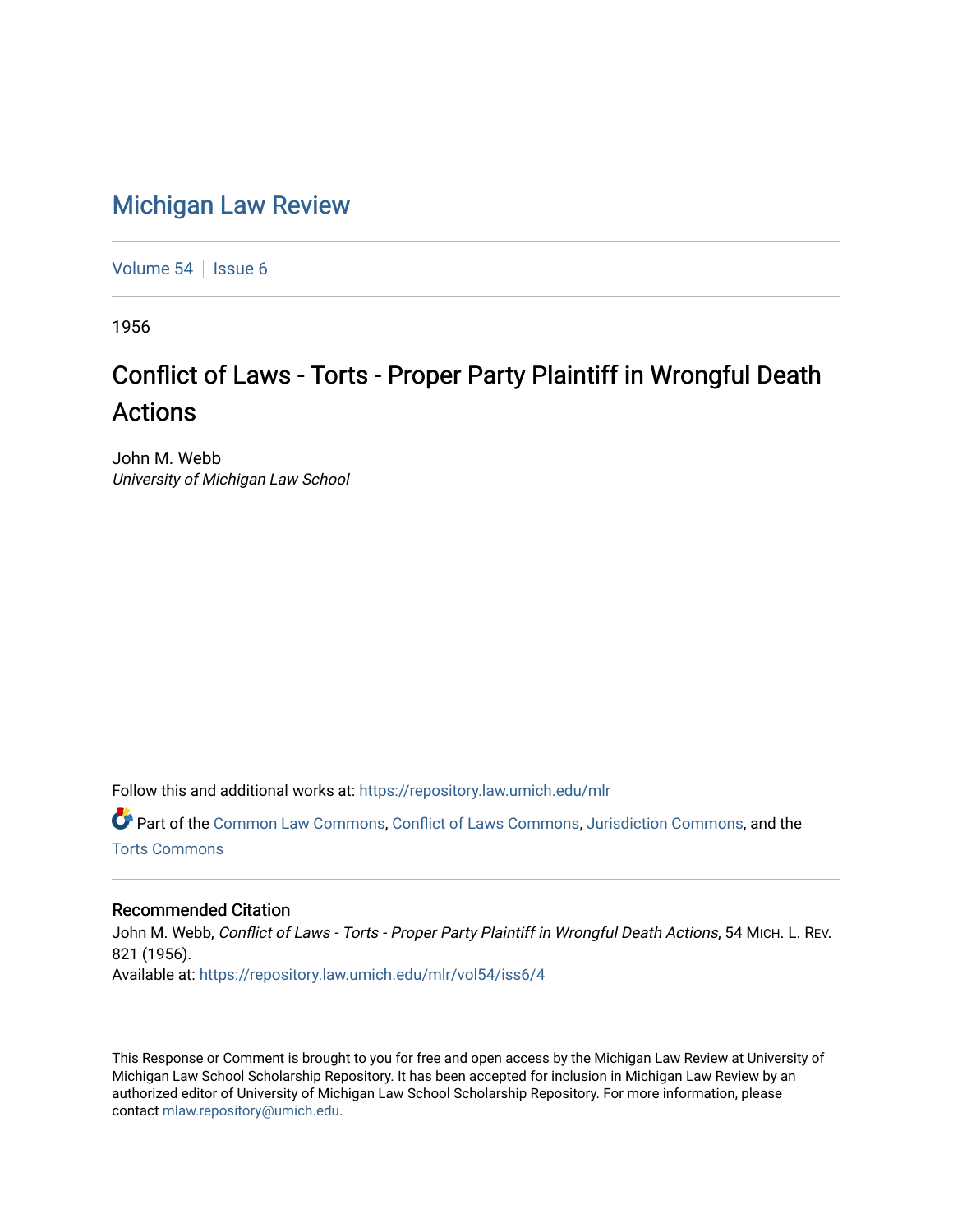# **COMMENTS**

CONFLICT OF LAWS - TORTS - PROPER PARTY PLAINTIFF IN WRONGFUL DEATH ACTIONS - Although the common law did not recognize actions for wrongful death, such actions have been estab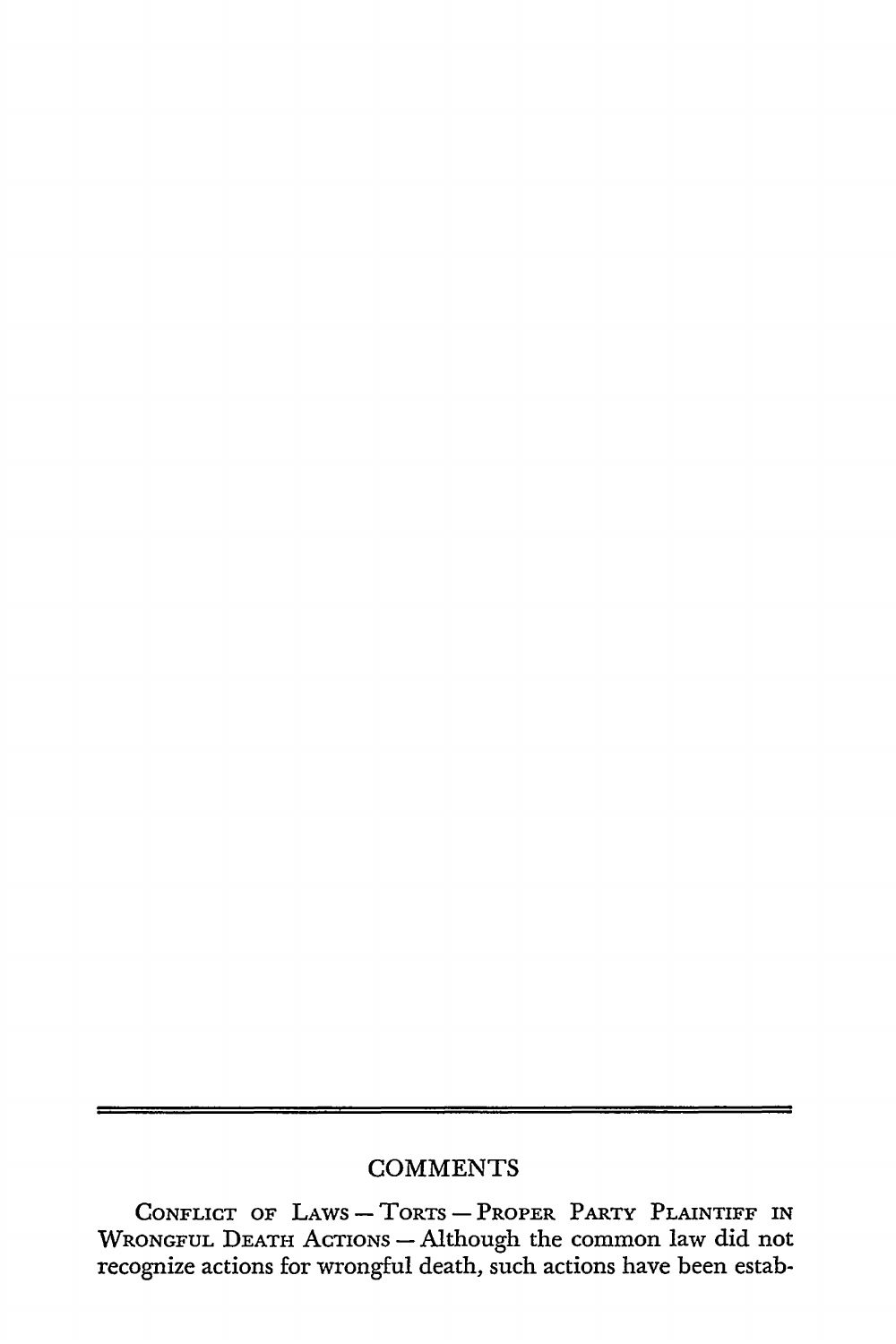lished by statute in every state.1 These statutes commonly specify that the proper party to maintain the action is the personal representative of the deceased. This designation has precipitated many problems where foreign prosecution of the action is sought due to the common law rule that a personal representative's authority does not extend beyond the border of the jurisdiction appointing him.<sup>2</sup> The legislatures and courts of the states, faced with these two partially conflicting ideas, have developed various methods to avoid foreclosing relief because a properly qualified plaintiff could not be produced in a jurisdiction where the defendant could be sued. However, the short statute of limitations commonly attached to such actions makes it imperative to choose correctly the first time, since before a second action can be instituted with the proper plaintiff, it may be barred. The purpose of this comment is to examine the differing solutions and determine the vitality of the common law rule in wrongful death actions.

I

The original death statute, Lord Campbell's Act in England,<sup>3</sup> gave the cause of action to the personal representative, and the majority of American jurisdictions have followed this example. However, sixteen states and Hawaii have given the right of action directly to the beneficiaries<sup>4</sup> and in Maryland the suit is prosecuted by the state.<sup>5</sup> Partial changes have been made in other jurisdictions. Two states provide for an action by the beneficiaries if the deceased was a nonresident,<sup>6</sup> and the Arkansas statute permits an action by the beneficiaries if there is no personal representative.<sup>7</sup> If the personal representative does not institute an action within

2 CONFLICT OF LAWS RESTATEMENT §507 (1934); GOODRICH, CONFLICT OF LAWS, 3d ed., 549 (1949); TIFFANY, DEATH RY A WRONGFUL *ACT,* 2d ed., 240 (1913).

3 9-10 Viet., c. 93 (1846).

4 *California:* Cal. Code of Civ. Proc. (Deering, 1953) §377; *Colorado:* Colo. Rev. Stat. Ann. (1953) §41-1-1; *Delaware:* Del. Code Ann. (1953) tit. 10, §781; *Florida:* Fla. Stat. (1955) §768.02; *Georgia:* Ga. Code Ann. (1937) tit. 105, §105-1302; *Hawaii:* Hawaii Rev. Laws (1945) §10486; *Idaho:* Idaho Code (1948) §5-311; *Louisiana:* La. Civil Code (Dart, 1945) §2315; *Mississippi:* Miss. Code Ann. (1942) §1453; *Missouri:* Mo. Rev. Stat. (1949) §537.070; *Montana:* Mont. Rev. Code Ann. (1947) tit. 93, §93-2810; *Nevada:* Nev. Comp. Laws (Hillyer, 1929) §8554; *North Dakota:* N.D. Rev. Code (1943) tit. 32, §32-2103; *Tennessee:* Tenn. Code Ann. (Williams, 1934) §8237; *Texas:* Tex. Civ. Stat. (Vernon, 1952) art. 4675; *Utah:* Utah Code Ann. (1953) tit. 78, §78-11-7; *Wisconsin:* Wis. Stat. (1953) c. 331, §331.04.

5 Md. Code Ann. (Flack, 1951) art. 67, §4.

6 Kan. Gen. Stat. Ann. (Corrick, 1949) §60-3204; Okla. Stat. (1951) tit. 12, §1054. 7 Ark. Stat. Ann. (1947) §27-904.

l PROSSER, TORTS, 2d ed., 710 (1955).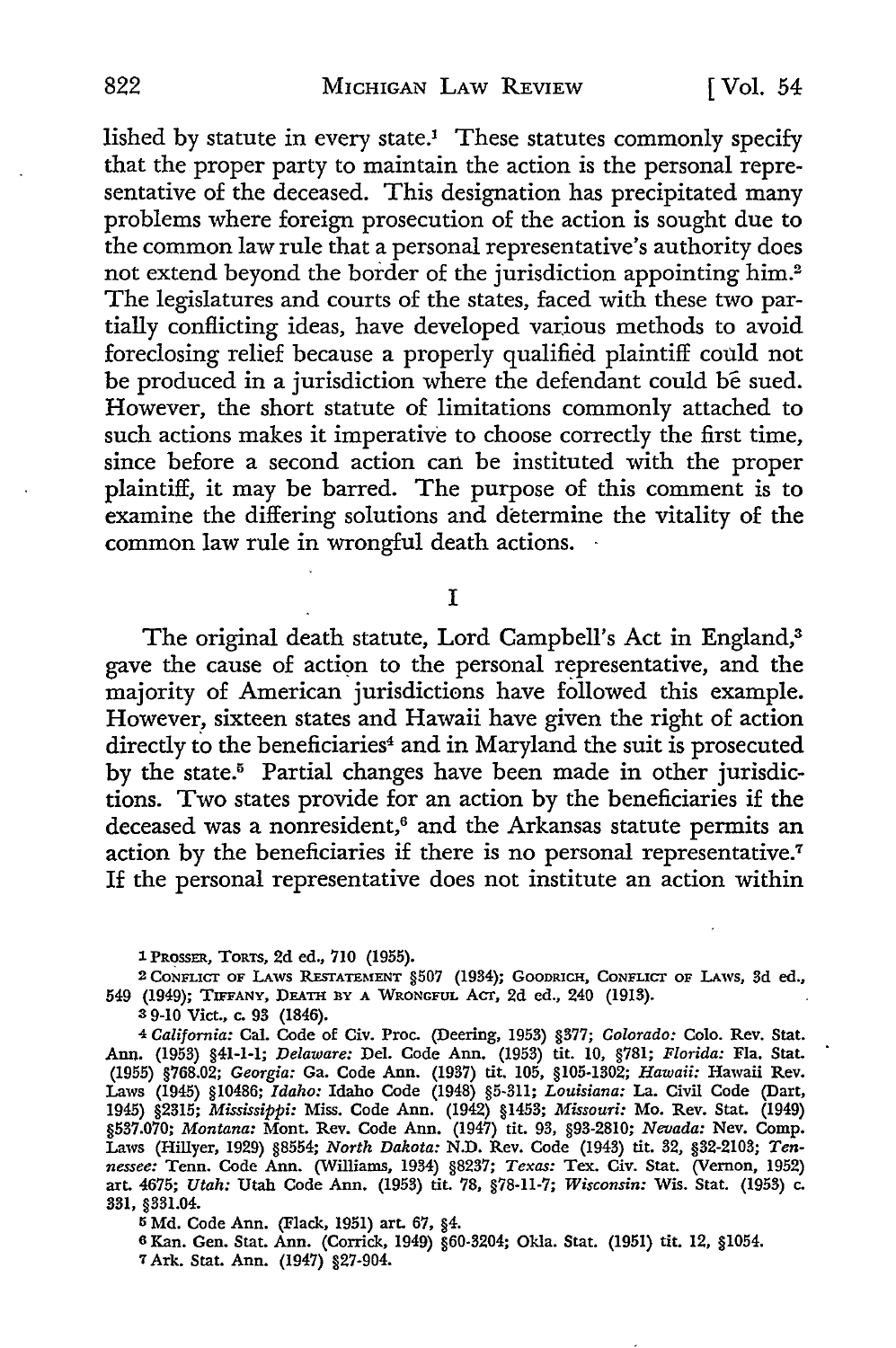six months, Pennsylvania authorizes the beneficiaries to do so.<sup>8</sup> Since the law of the place of the wrong governs the question of who is qualified to sue for the wrong, $9$  these various types of statutes solve the problem only when the action is brought for an injury occurring in a jurisdiction having such a statute. The problem must still be met as to a cause of action arising in a jurisdiction which provides for a suit by the personal representative.

### II

The *Restatement of Conflict of Laws* sets forth the common law rule as follows:

"If the death statute of the state of wrong provides that suit for the death shall be brought by the personal representative of the deceased, recovery can be had only by a person qualified to sue at the forum as personal representative of the deceased."10

It also notes that statutes in some states permit foreign representatives to sue.<sup>11</sup> These statutes vary from state to state in requirements, effect, and interpretation.

Three states have defined the term "personal representative," as used in the death statute, to include any person to whom letters testamentary have been granted by a competent authority in any state.12 However, since it appears in the death statute, this provision has been limited by the New York court to cases where the cause of action arose in that state and does not allow suit by a foreign representative on a cause arising in a foreign jurisdiction.13

On the other hand, Maryland and Missouri have made provision for suits by foreign personal representatives when the cause of action arises out of the state.14 Further, twenty jurisdictions have passed statutes empowering foreign representatives to sue generally.15 Although these statutes are commonly held to give

9 CONFLICT OF LAWS RESTATEMENT §§391, 394 (1934).

11 Id., §396, comment *b.* 

12Ariz. Code Ann. (1939) §31-102; 13 N.Y. Consol. Laws (McKinney, 1944) §130; R.I. Gen. Laws (1938) c. 477, §1.

13 Baldwin v. Powell, 294 N.Y. 130, 61 N.E. (2d) 412 (1945), reh. den. 294 N.Y. 840, 62 N.E. (2d) 393 (1945). *Accord,* Wiener v. Specific Pharmaceuticals, Inc., 298 N.Y. 346, 83 N.E. (2d) 673 (1949).

14 Md. Code Ann. (Flack, 1951) art. 67, §3; Mo. Rev. Stat. (1949) §507.020.

15 *Alabama:* Ala. Code (1940) tit. 61, §151; *Arkansas:* Ark. Stat. Ann. (1947) §27-805; *Delaware:* Del. Code Ann. (1953) tit. 12, §1561; *District of Columbia:* D.C. Code (1951) tit. 20, §20-505; *Florida:* Fla. Stat. (1955) §734.30; *Georgia:* Ga. Code Ann. (1937) tit. 113,

<sup>8</sup> Rule 2202, Pa. Rules of Civil Procedure, Pa. Stat. Ann. (Purdon, 1953) tit. 12. For other wrongful death acts modifying the strict common law rule as to who may sue, see the statutes cited in note 12 supra.

<sup>10</sup> Id., §396.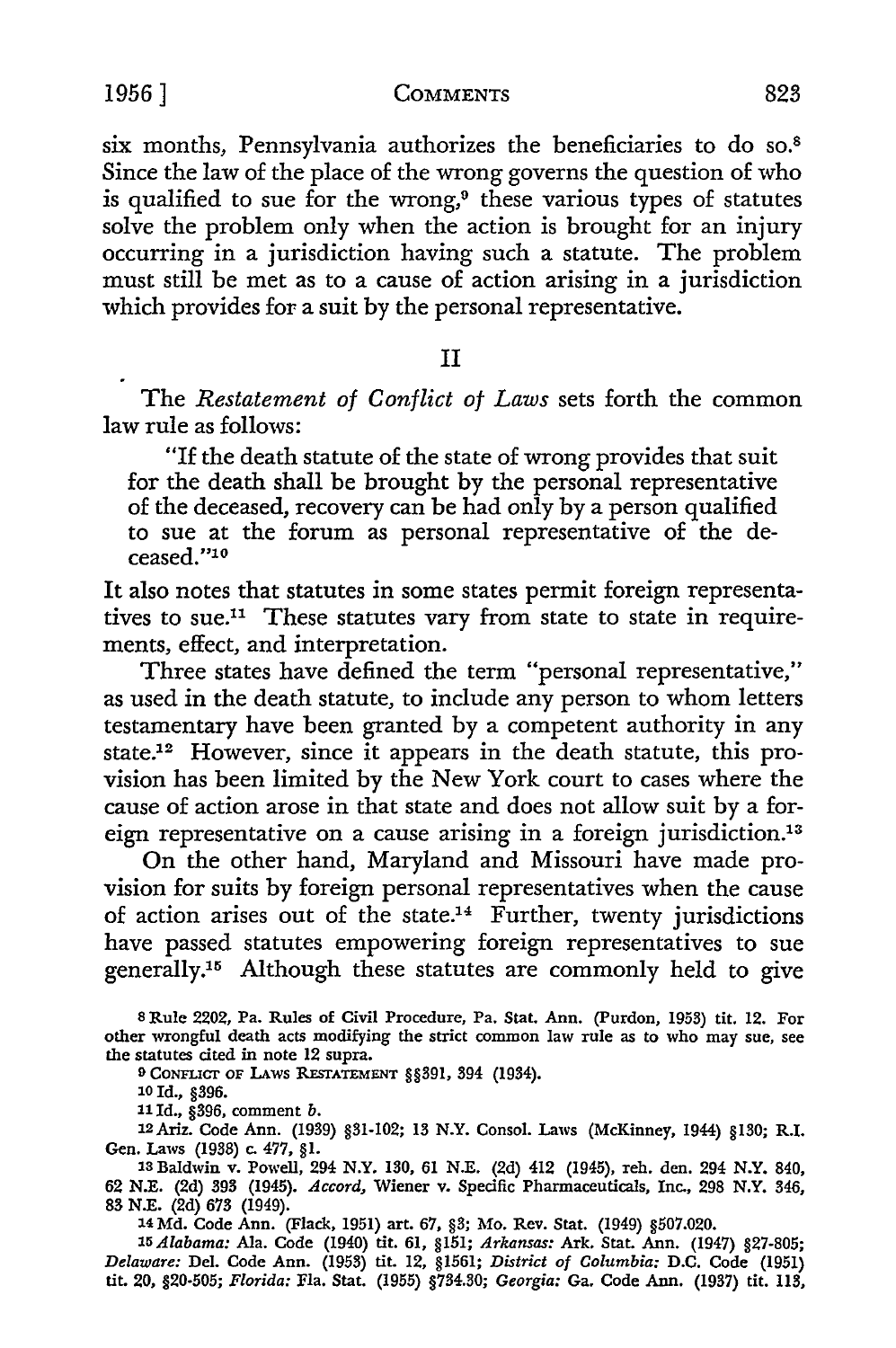foreign representatives the right to sue on death actions,<sup>16</sup> two courts have rejected that construction because of the statutory language. The Wisconsin statute authorizes the foreign executor to "exercise any power over such estate." $17$  The Wisconsin court has held that since the death action is not part of the "estate," the quoted provision does not authorize a foreign representative to sue thereon.18 However, since the action was brought on the Wisconsin death statute, the court allowed the suit by construing the designation "personal representative" as used therein as broad enough to include a foreign representative. The Kentucky statute gives the foreign representative power to recover "debts due to such decedent.''19 In an early decision the Kentucky court said that the term "debt" could not be construed to include actions for torts.20 However, recently the court, while finding the requirements of the statute had not been met, expressly refused to pass on the question of whether the statute applies to death actions.21

Some of these statutes place limitations on the type of foreign representative authorized to sue. Four states limit the right to the representative of a deceased who was a nonresident<sup>22</sup> and three require the foreign representative to be appointed in the deceased's domicile.23 Five statutes expressly condition the right on the absence of a locally appointed representative.<sup>24</sup>

If the foreign representative's right to sue depends on a statute, he must comply with the requirements established thereby. Al-

16 Greene v. Goodyear, (D.C. Pa. 1953) 112 F. Supp. 27; St. Louis Southwestern R. Co. v. Graham, 83 Ark. 61, 102 S.W. 700 (1907); Weaver v. Baltimore &: Ohio R. Co., 21 D.C. (Mackey 10) 499 (1893); South Carolina R. Co. v. Nix, 68 Ga. 572 (1882).

17 Wis. Stat. (1953) c. 287, §287.16.

18 Robertson v. Chicago, St. Paul, Minneapolis&: Omaha R. Co., 122 Wis. 66, 99 N.W. 433 (1904).

19 Ky. Rev. Stat. (1953) §395.170 (1).

20 Louisville &: Nashville R. Co. v. Brantley's Admr., 96 Ky. 297, 28 S.W. 477 (1894). 21 Vassill's Admr. v. Scarsella, 292 Ky. 153, 166 **S.W.** (2d) 64 (1942).

22 Ala. Code (1940) tit. 61, §151; Ga. Code Ann. (1937) tit. 113, §113-2401; Ill. Rev. Stat. (1955) c. 3, §419; 13 N.Y. Consol. Laws (McKinney, Supp. 1955) §160.

23 Ga. Code Ann. (1937) tit. 113, §113-2401; N.J. Stat. Ann. (1953) §3A:12-7; 13 **N.Y.**  Consol. Laws (McKinney, Supp. 1955) §160.

24 Ala. Code (1940) tit. 61, §151; Ga. Code Ann. (1937) tit. 113, §113-2401; Ill. Rev. Stat. (1955) c. 3, §419; Neb. Rev. Stat. (1943) c. 30, §30-807; Pa. Stat. Ann. (Purdon, 1950) **tit.** 20, §320.1101.

<sup>§113-2401;</sup> *Illinois:* DI. Rev. Stat. (1955) c. 3, §419; *Indiana:* Ind. Stat. Ann. (Burns, 1953) §7-753; *Kentucky:* Ky. Rev. Stat. (1953) §395.170; *Minnesota:* Minn. Stat. (1953) §573.05; *Mississippi:* Miss. Code Ann. (1942) §622; *Nebraska:* Neb. Rev. Stat. (1943) c. 30, §30-807; *New Jersey:* N.J. Stat. Ann. (1953) §3A:12-7; *New Mexico:* N.M. Stat. Ann. (1953) c. 31, §31-2-9; *New York:* 13 N.Y. Consol. Laws (McKinney, Supp. 1955) §160; *Ohio:* Ohio Rev. Code (Baldwin, 1953) §2113.75; *Oklahoma:* Okla. Stat. (1951) tit. 58, §262; *Pennsylvania:* Pa. Stat. Ann. (Purdon, 1950) tit. 20, §320.1101; *South Dakota:* S.D. Code (1939) tit. 35, §35.1103; *Wisconsin:* Wis. Stat. (1953) c. 287, §287.16.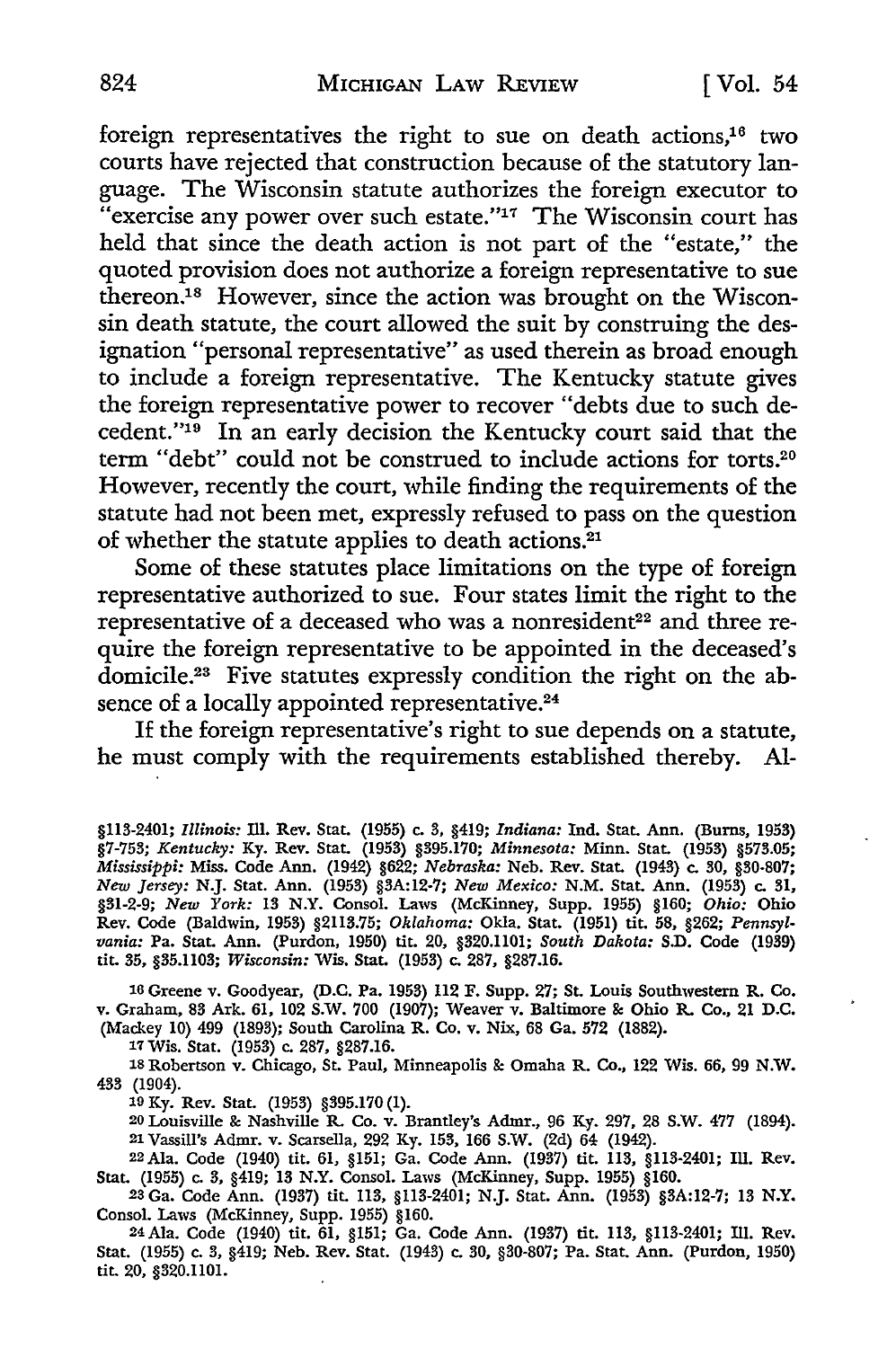#### 1956] **COMMENTS** 825

though they vary from statute to statute, they are normally simple, and are established mainly for the protection of local creditors. The two most frequent requirements are the filing of a copy of the foreign appointment and the posting of a bond.<sup>25</sup> Delaware requires a bond only if the deceased was indebted to a resident for a sum of not less than twenty dollars.26 Two states make the requirement for a bond discretionary with the court.<sup>27</sup> The District of Columbia authorizes the probate court to require a bond on the petition of an interested party.<sup>28</sup> Two states have adopted more detailed requirements. In Pennsylvania, the foreign representative must wait for one month after the death and file an affidavit that a diligent search has revealed no creditors and that he is exercising only the powers permitted in the state of his appointment.29 New York requires an affidavit averring that the deceased was not indebted to a resident of that state and that six months have elapsed since the death without a petition for ancillary administration being filed.30

Not all the statutes are designed to expand the common law jurisdiction of personal representatives. A West Virginia statute provides that " $\ldots$  no person not a resident of this state  $\ldots$  shall be appointed or act as executor. . . . "31 Emphasizing the word "act," the federal court of appeals ruled that this precluded a death action by a foreign executor.<sup>32</sup> A similar Virginia statute,<sup>33</sup> which had been interpreted as not affecting the foreign representative's right to sue on a death action,<sup>34</sup> was distinguished on the ground that it lacked the magic word "act." A later amendment to this statute by the Virginia legislature included that word, and, although a district court avoided its effect,<sup>35</sup> the same court of appeals has ruled that a suit by a foreign representative is now foreclosed.36

III

The courts also have been adept in circumventing the common law rule-so much so that it would appear that the exceptions have

- so 13 N.Y. Consol. Laws (McKinney, Supp. 1955) §160.
- 31 W.Va. Code (1955) §4207.
- 32 Rybolt v. Jarrett, (4th Cir. 1940) 112 F. (2d) 642.
- 33 Va. Code (1950) tit. 26, §26-59.
- 34 La May v. Maddox, (D.C. Va. 1946) 68 F. Supp. 25.
- 35 First Nat. Bank of Amherst v. Fulcher, (D.C. Va. 1954) 119 F. Supp. 759.
- 36 Holt v. Middlebrook, (4th Cir. 1954) 214 F. (2d) 187.

<sup>:25</sup> E.g., Ala. Code (1940) tit. 61, §151.

<sup>26</sup> Del. Code Ann. (1953) tit. 12, §1561.

<sup>27</sup> Ill. Rev. Stat. (1955) c. 3, §419; Okla. Stat. (1951) tit. 58, §262.

<sup>28</sup> D.C. Code (1951) tit. 20, §20-505.

<sup>29</sup> Pa. Stat. Ann. (Purdon, 1950) tit. 20, §320.1101.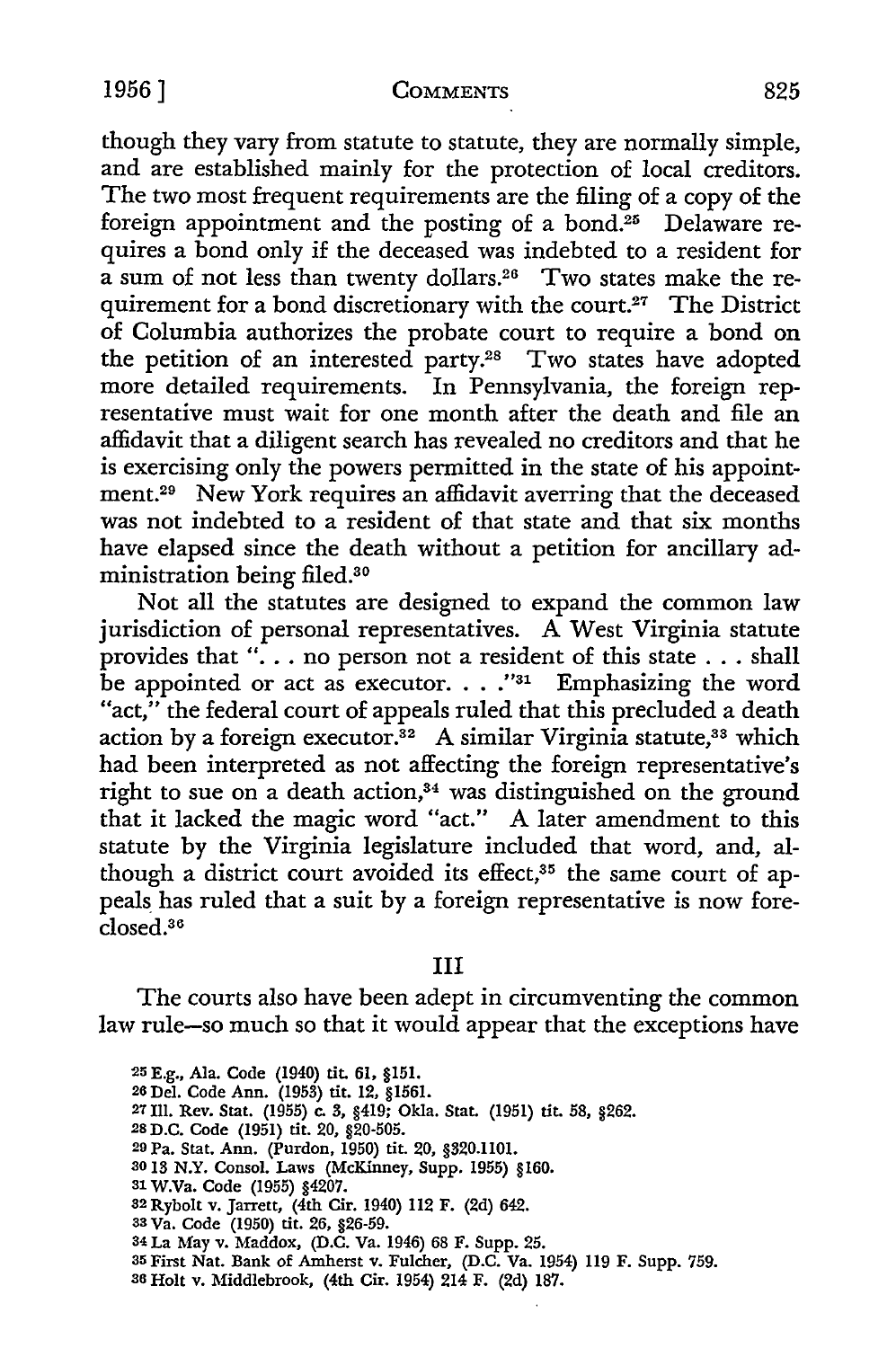swallowed up the rule. The basis for the rule preventing suits by foreign administrators was the desire to protect local creditors.<sup>37</sup> It was feared that foreign representatives would enter a state, collect the deceased's assets, and depart from the court's jurisdiction leaving local creditors unpaid. However, since the beneficiaries of the wrongful death action are designated by the statute creating the right of action, the recovery is not generally subject to the deceased's debts.38 Thus, there is no longer any need for protecting local creditors. The resulting absence of a sound reason for adhering to the rule in death actions has led the courts to seek means of circumventing it.

The usual method of evading the rule is to say that when a personal representative sues on a wrongful death action he is acting in some capacity other than as an officer of a foreign court. The capacity most often accorded recognition is that of a "statutory trustee."<sup>39</sup> The Pennsylvania court has explained this concept as follows:

"He [ the personal representative suing for wrongful death] acts, therefore, not by the authority which the probate court gave him when it granted him the power to administer the estate of the deceased, but solely by virtue of the authority vested in him by statute .... as the representative or trustee of the parties for whose benefit the action was instituted...." $40^{\circ}$ 

One court has made the administrator the trustee of an express trust.<sup>41</sup> It has also been said that the term as used in the death statute serves only to designate a person entitled to maintain the action.42 By means of these various formulations, the technical rules usually applied to personal representatives are avoided.

The term "personal representative" as used in the wrongful death statutes has been held broad enough to include domiciliary, ancillary, foreign, or domestic administrators.<sup>43</sup> Thus, by statu-

41 Memphis & Cincinnati Packet Co. v. Pikey, Admx., 142 Ind. 304, 40 N.E. 527 (1895). 42 McCarty v. New York, L. E. & W. R. Co., (D.C. N.Y. 1894) 62 F. 437.

43 Ghilain v. Couture, 84 N.H. 48, 146 A. 395 (1929); Robertson, Admx. v. Chicago, St. Paul, Minneapolis & Omaha R. Co., 122 Wis. 66, 99 N.W. 433 (1904).

<sup>37</sup> GOODRICH, CONFLICT OF LAWS, 3d ed., 300 (1949).

<sup>38</sup> See, e.g.: Iowa Code (1954) §635.9; Tenn. Code Ann. (Williams, 1934) §8236; Boulden v. Pennsylvania R. Co., 205 Pa. 264, 54 **A.** 906 (1903). See also Rose, "Foreign Enforcement of Actions for Wrongful Death," 33 MICH. L. REv. 545 at 592 (1935), where the various statutes are collected.

<sup>39</sup> Siverling v. Lee, (D.C. Mich. 1950) 90 F. Supp. 659; Reed v. Shilcutt, (D.C. Va. 1946) 119 F. Supp. 652; Henkel v. Hood, 49 N.M. 45, 156 P. (2d) 790 (1945); Kerr v. Basham, 62 S.D. 301, 252 N.W. 853 (1934); Knight v. Moline, East Moline and Waterton R. Co., 160 Iowa 160, 140 N.W. 839 (1913).

<sup>40</sup> Boulden v. Pennsylvania R. Co., 205 Pa. 264 at 270, 54 A. 906 (1903).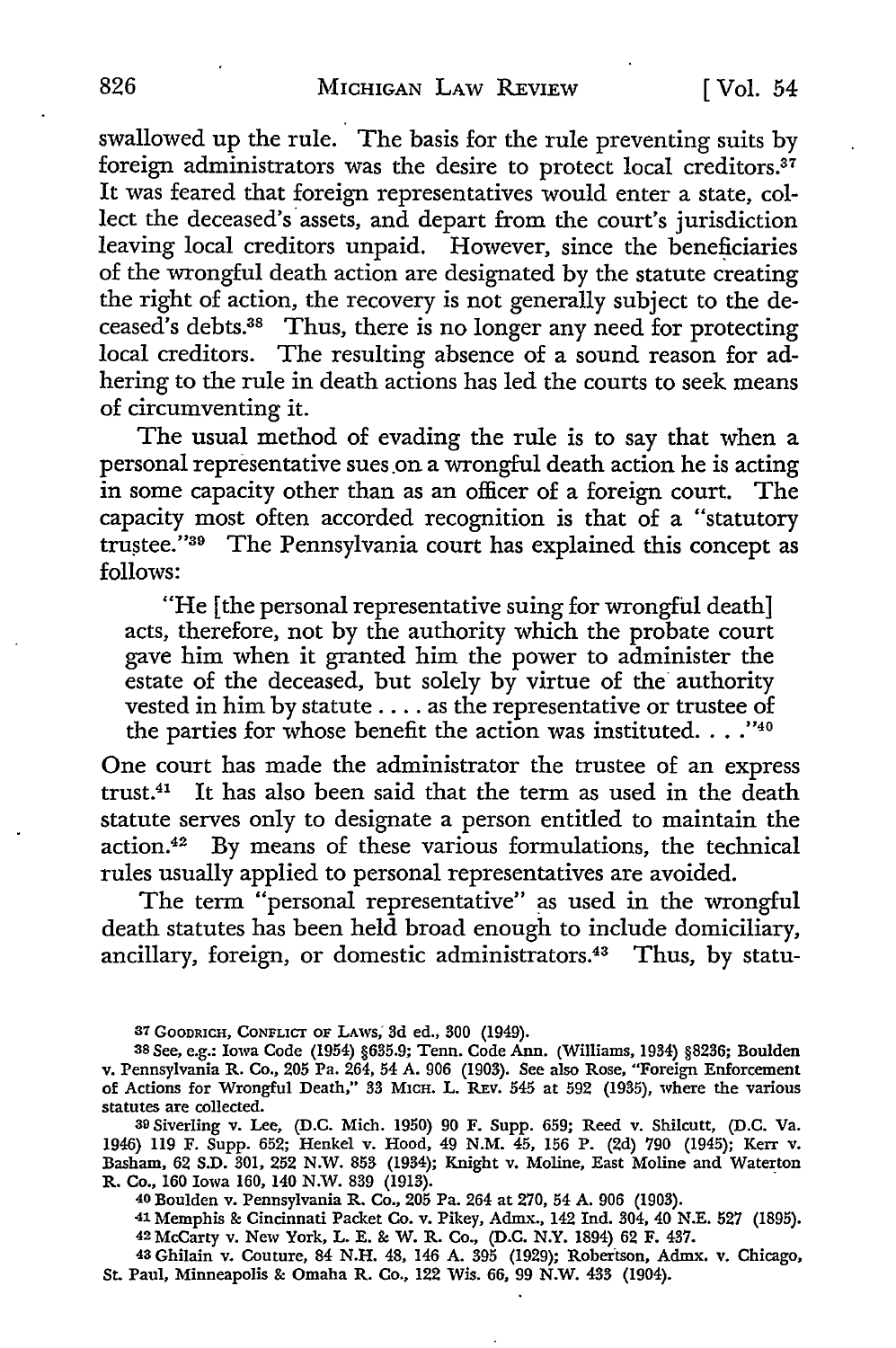#### 1956] **COMMENTS** 827

tory construction, the foreign representative is allowed to sue. The Rhode Island court allowed the foreign administrator to sue because ancillary letters could not be taken out in that state since the death action does not constitute an "estate."<sup>44</sup>

The federal district court sitting in Virginia, while recognizing these various rationales, stated that it preferred to rest its decision on the fact that there was no reason to deny the right to sue.<sup>45</sup> This was amplified in a recent New York decision:

"The rule barring foreign administrators from our courts is just and reasonable *only* if applied in cases, first, where there are domestic creditors, and, second, where the foreign administrator sues to recover a fund in which such creditors may share. . . . With the primary and, perhaps, only reason for the rule thus removed, the rule itself has no sensible application and should not be invoked in this class of case."46

The common law rule has not been totally vitiated in its application to wrongful death actions. Three state death statutes have been interpreted not to allow suits by foreign representatives on the basis that they are intended to give the cause of action only to a locally appointed administrator. $47$  Although the North Carolina court recognized the possibility of a suit by the personal representative appointed at the *lex loci delecti,4*8 the South Carolina federal district court has expressly rejected the statutory trustee doctrine and has used language to indicate that a foreign representative would never be allowed to sue.<sup>49</sup> Massachusetts has also so held where suit was brought under a federal statute giving the cause of action to the personal representative.50 The cause of action is, however, considered sufficient to allow ancillary letters to issue.<sup>51</sup> In one case, a New York appointment was held insufficient to vest a right to sue in Tennessee courts on the Tennessee statute, but the court allowed amendment of the petition so that

44 Connor **v. N.Y., N.H.,** &: H. R. Co., 28 R.I. 560, 68 A. 481 (1908).

45 Pearson v. Norfolk &: W. Ry. Co., (D.C. Va. 1923) 286 F. 429.

46 Wiener v. Specific Pharmaceuticals, Inc., 298 N.Y. 346 at 351-352, 83 N.E. (2d) 673 (1949), noted in 62 HARV. L. REv. 1233 (1949); 48 MICH. L. REv. 520 (1950) (emphasis by the court). See also Howard v. Pulver, 329 Mich. 415, 45 N.W. (2d) 530 (1951), noted in 50 MICH. L. REv. 148 (1951).

47 Hall v. Southern R. Co., 146 N.C. 345, 59 S.E. 879 (1907); Monfils v. Hazlewood, 218 N.C. 215, 10 S.E. (2d) 673 (1940); Heath v. Smyther, (D.C. S.C. 1937) 19 F. Supp. 1020; Boutillier v. Wesinger, 322 Mass. 495, 78 N.E. (2d) 195 (1948).

48 Hall v. Southern R. Co., 146 N.C. 345, 59 S.E. 879 (1907).

49 Heath v. Smyther, (D.C. S.C. 1937) 19 F. Supp. 1020.

50 Brown v. Boston &: Maine R. Co., 283 Mass. 192, 186 N.E. 59 (1933).

51 Vance v. Railroad, 138 N.C. 460, 50 S.E. 860 (1905); Boutillier v. Wesinger, 322 Mass. 495, 78 N.E. (2d) 195 (1948).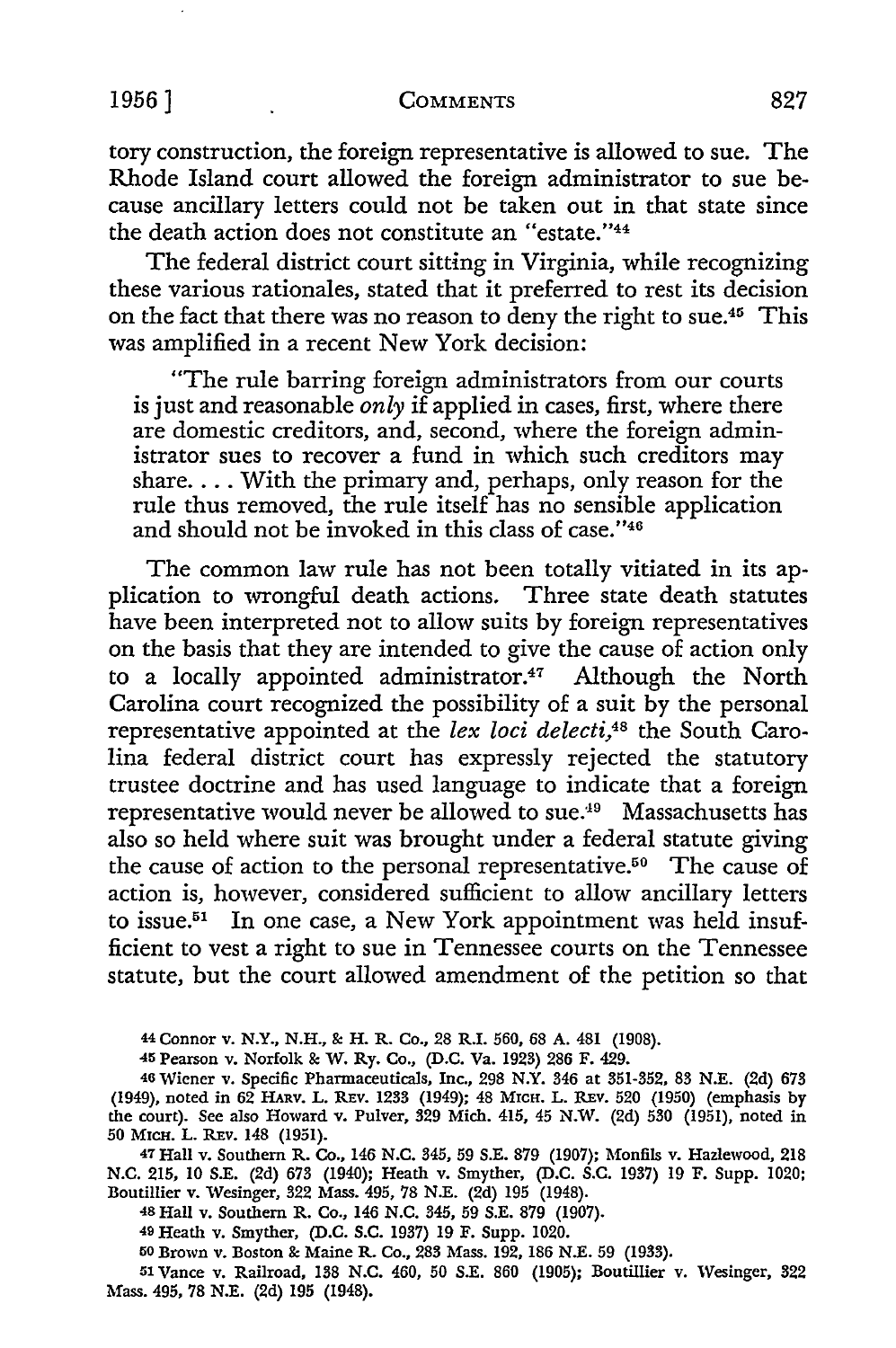the plaintiff could claim as the beneficiary even though the statute of limitations had run.52

The courts are not likely to extend these exceptions to those cases where recovery will go to the estate and be available to the claims of creditors. Thus, although foreign administrators are generally allowed to sue in Kansas,<sup>53</sup> this is not true when the recovery would benefit the estate.54 The doctrine announced in New York in *Wiener v. Specific Pharmaceuticals, Inc.55* would seem to be limited to those cases where the recovery would not be liable for the deceased's debts. The Iowa court has expressly reserved the question where there are creditors who may be injured by such a suit.<sup>56</sup>

It should be noted that there are two situations in which the problem under discussion may arise: first, where the foreign representative is suing on the statute of the forum, and, secondly, where he is suing on a foreign statute, either that of the state in which he was appointed or a third state. In the latter situation, the question of whether the forum must enforce the statute of a foreign jurisdiction<sup>57</sup> was decisively answered in *Hughes v*. *F etter,5*8 in which the Supreme Court declared unconstitutional a Wisconsin statute that barred enforcement of the Illinois cause of action. A second problem raised in the case of a suit on a wrongful death statute other than that of the forum is whether a locally appointed representative could sue on the foreign statute. Today it is generally held that he may.<sup>59</sup> The Georgia court found this to be a logical extension of the statute permitting a foreign representative to sue.<sup>60</sup> It was deemed foolish to have to send a local representative to a foreign jurisdiction to qualify before allowing him to sue in the local courts. The Kentucky courts once ruled that a local administrator could have no rights granted by the laws of a state other than that of his official domicile.<sup>61</sup> However, a later decision appears to have held to the contrary.<sup>62</sup> On the other

- 54 Jones v. Goodman, (D.C. Kan. 1953) 114 F. Supp. 110.
- 55 298 N.Y. 346, 83 N.E. {2d) 673 (1949).

57 Compare Dennick v. Railroad Co., 103 U.S. II (1880), with Ash v. Baltimore & Ohio R. Co., 72 Md. 144, 19 A. 643 (1890).

58 341 U.S. 609, 71 S.Ct. 980 (1951).

59 See 85 A.L.R. 1231 (1933), and cases cited therein.

- 60 Central R. Co. v. Swint, 73 Ga. 651 (1884).
- 61 Taylor v. The Pennsylvania Co., 78 Ky. 348 (1880).
- 62Bruce's Admr. v. Cincinnati R. Co., 83 Ky. 174 (1885).

<sup>52</sup> Gogan v. Jones, 197 Tenn. 436, 273 S.W. (2d) 700 (1954).

<sup>53</sup> Kent v. Kansas Power & Light Co., (D.C. Kan. 1954) 123 F. Supp. 662.

<sup>56</sup> Knight v. Moline, East Moline & Watertown R. Co., 160 Iowa 160, 140 N.W. 839 (1913).